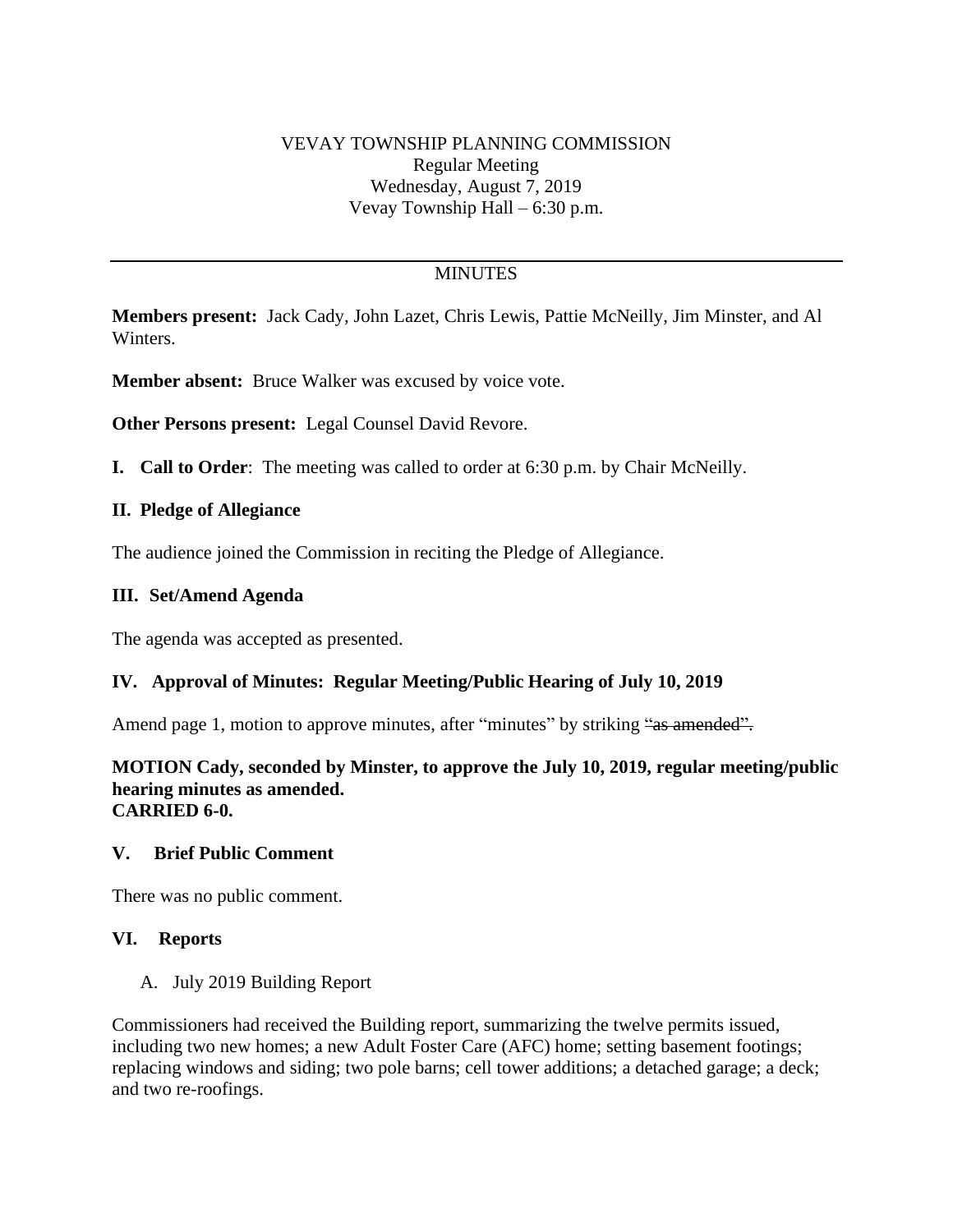B. July 2019 Zoning/Enforcement Report submitted by David Vincent

Commissioners had received the Code Enforcement report, summarizing the 17 complaints received so far in 2019, indicating seven complaints have been closed due to resolution or information being provided to the complainant. The ten pending complaints are in various stages of being addressed or remediated, and include: three concerning junk; two concerning trash on property and vehicle parking; metal roofing coming off of a barn; living in a camper and not the unlivable house; a pontoon boat stored in the front of a property; a noise complaint of airport traffic; and a complaint of vegetation impairing vision at a road intersection.

## **VII. Pending Business**

- A. Revised Draft Mining of Earthen Materials Ordinance
- 1. Subcommittee Reports

Comm. Lewis and Minster – gave the background and review of the two meetings and the resultant work product with recommendations that came out of the discussions. The two issues that raised the most concerns were extending the life of a SLU permit from five to ten years, and dropping the insurance requirement from \$5 million to \$1/2 million. The various topics were then discussed.

1) Whether private use, non-commercial operations should be included

COMMISSION - discussion revolved around merging of the concept in Section 3.03 of less than 500 cubic yards into an exemption for private use on owned parcels in the new Chapter 21. Discussion revolved around possibly:

- eliminating the 500 cubic yard provision in Section 3.03.
- amending Section 3 of the draft amendment to clarify in the definition of "Extractive" that it only applies to commercial operations.
- Amending the definition of "Exemptions" to add "and access to land" to clarify that improving one's own field access is an exempted use.
- 2) Whether to extend the SLU permit life from five to ten years;

Discussion revolved around supporting this change so long as the five year review was sufficient to address all concerns the Township might want to address after 5 years of operations.

3) Whether a "renewal" should be subject to the permitting entire process, or consist of a detailed "review" of operations;

Discussion revolved around amending:

- Section 3 to define "review" along the lines of "Review means determining whether "extractive" or "mining" or "operation" practices are in compliance with the SLU permit and the Township Ordinances.
- Section 4, subsection C, changing the 5 year lifespan to 10 years, "subject to a five year review," and add language explaining how a review would operate.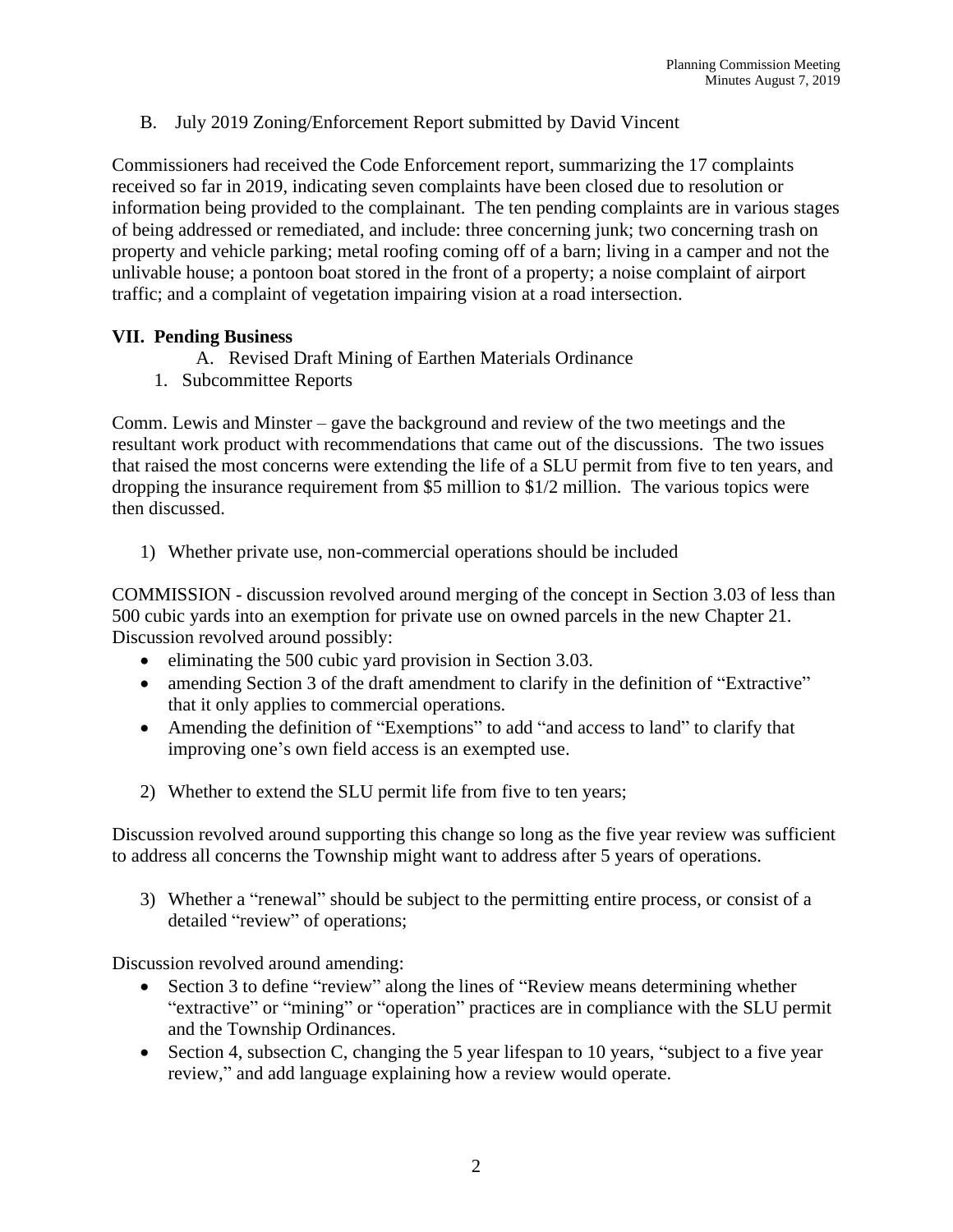4) Whether documents should be "professionally prepared" as opposed to being "drawn and sealed by a registered civil engineer";

If the SLU permit life is extended to 10 years, no change is needed.

5) Whether "a hydrogeological analysis prepared by a Michigan registered professional engineer or certified professional hydrogeologist" can either be eliminated or substituted with a less expensive option of preparation;

If the SLU permit life is extended to 10 years, no change is needed.

6) Whether on-site storage and use of petroleum products needs to be overseen by the Township;

As this area is regulated by the state Department of EGLE, and as tanks will not be filled by suppliers unless they meet state standards, no change was recommended.

7) Whether the Township can require changes based on the input of other governmental agencies;

Discussion revolved around other agencies requesting changes over which they had no authority, putting the onus of enforcement on the Township; and whether the public was adequately protected by current regulations governing mining operations.

8) Whether four inches of topsoil for reclamation should instead have flexibility based on the individual parcel(s) or operation;

After discussion, no change was recommended.

Due to the lateness of the hour, further discussion was ended on the topics considered by the work group. The last discussion was on the recommended additions to the annual report in Section 10 as noted by the workgroup:

- Reporting of the location and screening of crushing operations; and
- Including the email and phone number of the person(s) residents can contact concerning any complaints or operations.
- 2. Approval of Subcommittee Reports

The notes from the subcommittee were received and reviewed. A copy is appended to these minutes. As the Subcommittee was not a quorum of the Commission and could not undertake any official action, approval was not needed and the notes were accepted for filing.

3. Discussion on Possible Adoption

This item was not discussed as a new draft needs to be developed once all of the workgroup recommendations are considered.